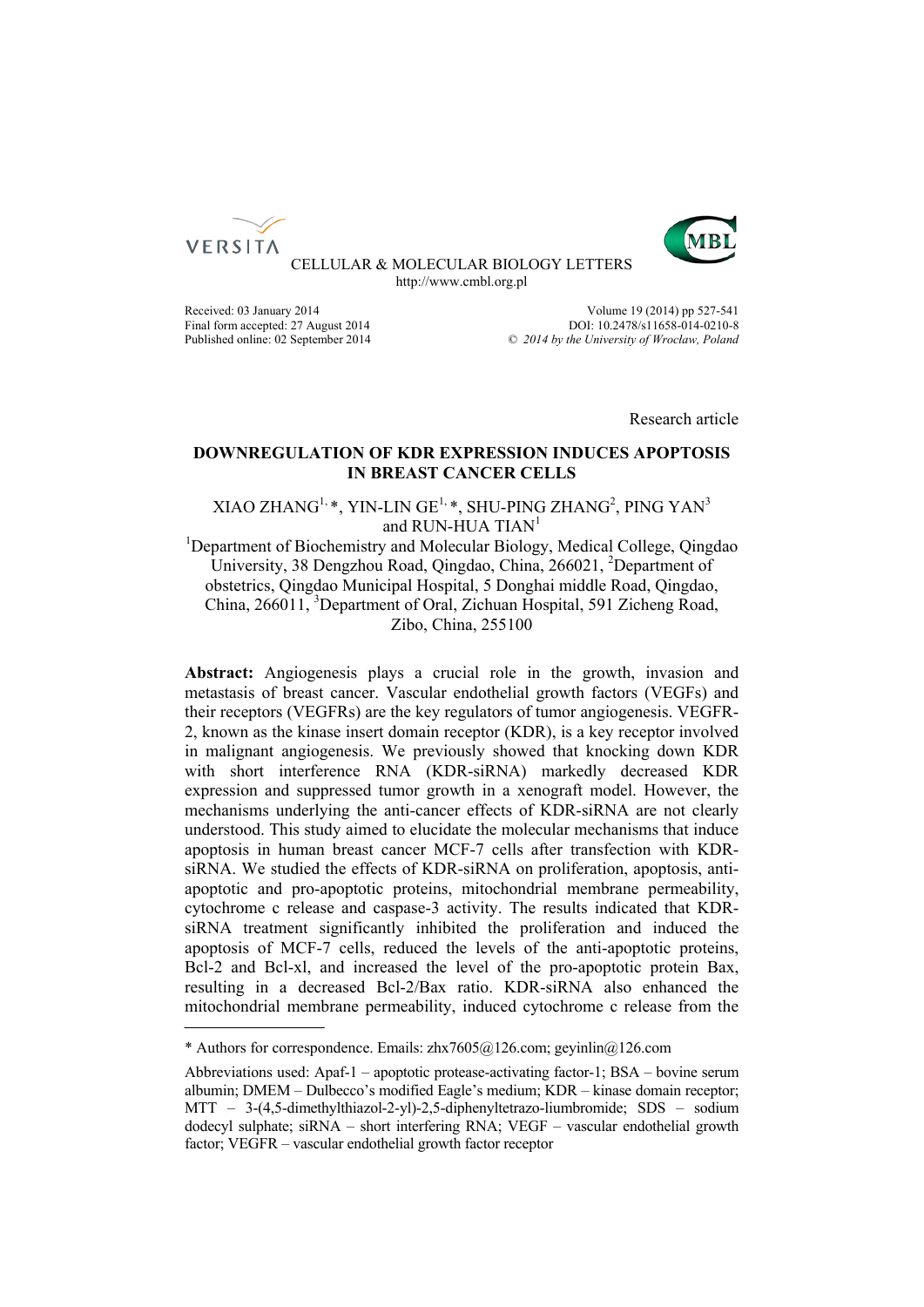mitochondria, upregulated apoptotic protease-activating factor-1 (Apaf-1), cleaved caspase-3, and increased caspase-3 activity in MCF-7 cells. Furthermore, KDR-siRNA-induced apoptosis in MCF-7 cells was blocked by the caspase inhibitor Z-VAD-FMK, suggesting a role of caspase activation in the induction of apoptosis. These results indicate that the Bcl-2 family proteins and caspase-related mitochondrial pathways are primarily involved in KDR-siRNAinduced apoptosis in MCF-7 cells and that KDR might be a potential therapeutic target for human breast cancer treatments.

**Keywords:** Apoptosis, Breast cancer, MCF-7 cells, Cytochrome c*,* Caspase-3, Mitochondrial pathway, KDR, VEGF, Short interfering RNA, siRNA

## **INTRODUCTION**

Breast cancer is one of the most common cancers in women, accounting for 23% of the total cancer cases. It is the primary reason for cancer-related death in women accounting for 14% of all cancer deaths [1]. Breast cancer has replaced cervical cancer as the leading cause of cancer death among women in the metropolitan centers of China [2, 3].

Although the exact cause of breast cancer is not fully understood, increasing evidence indicates that angiogenesis plays a crucial role in breast cancer growth, invasion and metastasis. Breast cancer is known to be an angiogenesisdependent disease [4]. Vascular endothelial growth factors (VEGFs) and their receptors (VEGFRs) are emerging as the key regulators of tumor angiogenesis. VEGFs can stimulate angiogenesis and increase the permeability of capillaries after binding to VEGFRs [5–7].

VEGFR-2, also known as kinase insert domain receptor (KDR), is a key receptor involved in malignant angiogenesis. Its activation promotes a number of other cellular changes that lead to tumor development and metastases [8, 9]. KDR is highly expressed in breast cancer [10], suggesting that breast cancer is potentially treatable by reducing KDR expression. For instance, recent studies showed that the monoclonal antibody ramucirumab, which specifically targets KDR, appears to be effective at treating breast cancer. Ramucirumab induces tumor responses and stabilizes the tumor size for extended periods in patients pretreated in phase 1 and 2 clinical trials [11].

Short interfering RNA (siRNA) is a natural phenomenon of the inhibition of gene expression. It provides us with an effective and simple method to specifically downregulate target genes [12]. We previously showed that KDR-siRNA suppressed tumor growth in a xenograft model [13], suggesting that KDR-siRNA might be an effective approach for the treatment of breast cancer.

Apoptosis, also known as programmed cell death, is involved in the normal development of multicellular organisms and homeostasis. The deregulation of apoptosis is considered one of the characteristics of malignant tumors. Inducing tumor cell apoptosis has become an effective strategy for cancer treatment [14, 15]. Most previous studies about KDR have centered on its role in cell proliferation.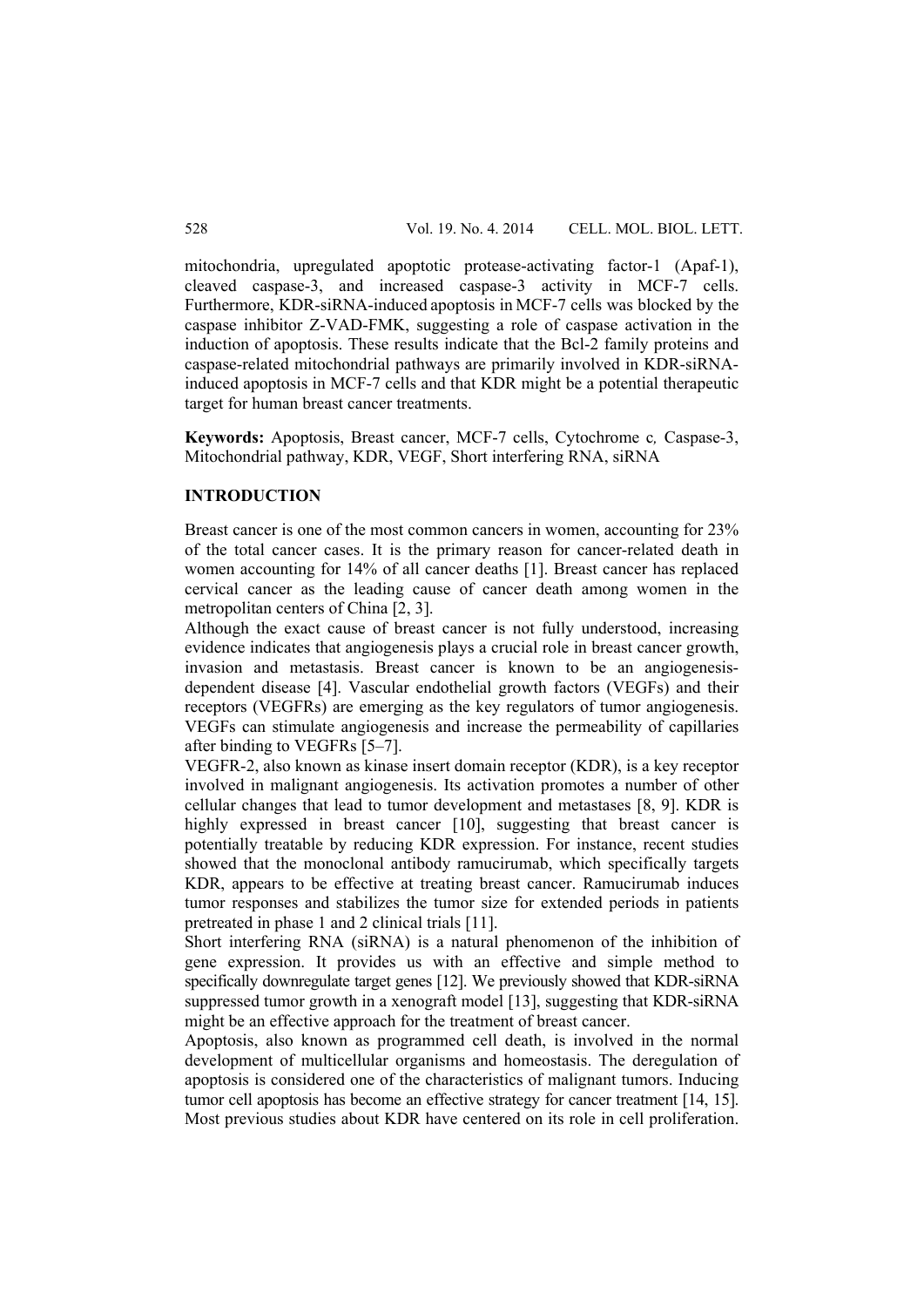However, the precise function of KDR in apoptosis is largely unknown. In this study, we investigated the effect of knocking down KDR on apoptosis in breast cancer MCF-7 cells using KDR-siRNA, and the possible molecular mechanisms underlying KDR-siRNA-mediated effects on apoptosis. These may help us find an effective treatment strategy for breast cancer and understand the pathogenesis of breast cancer.

# **MATERIALS AND METHODS**

## **Materials**

MCF-7 cells were obtained from the China Peking Union Cell Culture Center. Dulbecco's modified Eagle's medium (DMEM) was from Gibco. Lipofectamine 2000 and TRIzol Reagent were from Invitrogen. Antibodies for Bcl-2, Bcl-xl, Bax, apoptotic protease-activating factor-1 (Apaf-1), and ß-actin were from Santa Cruz Biotechnology, and antibodies for cleaved caspase-3 were obtained from Cell Signaling Technology. The caspase inhibitor, Z-VAD-FMK, was purchased from R&D. Caspase-3 Colorimetric Assay Kit and Hoechst Staining Kit were the products of the Beyotime Company. All the other chemicals and regents were obtained from local commercial sources.

### **Cell culture**

MCF-7 cells were grown in DMEM supplemented with 10% fetal bovine serum (FBS), 100 units/ml penicillin and 100 μg/ml streptomycin in a cell culture incubator at  $37^{\circ}$ C with  $5\%$  CO<sub>2</sub>.

# **siRNA sequences**

The Promega software system was used to select siRNA against KDR mRNA (GI: 11321596). After a BLAST search, the KDR-siRNA and scrambled siRNA (siRNAscr used as a negative control sequence, because it has no known homology to human genes) were designed as follows:

5'-GCCACCAUGUUCUCUAAUATT-3' (sense) and 5'-UAUUAGAGAACA UGGUGGCAT-3' (anti-sense) for KDR siRNA; and 5'-UUCUCCGAACGU GUCACGUTT-3' (sense) and 5'-ACGUGACACGUUCGGAGAATT-3' (antisense) for scrambled siRNA

In order to enhance the stability of siRNA, the sense strands were methylated, while the anti-sense strands were not modified. All of the siRNA sequences were chemically synthesized by Shanghai Genepharma Co. Ltd.

# **Transient transfection of siRNA oligonucleotides**

One day before transfection, cells were seeded at a density of 30,000 cells in 0.5 ml of growth medium without antibiotics in 24-well plates so that cells would grow to 50–60% confluence at the time of transfection. MCF-7 cells were transfected with or without KDR-siRNA or siRNAscr via Lipofectamine 2000 according to the manufacturer' s instructions. Three groups were set up: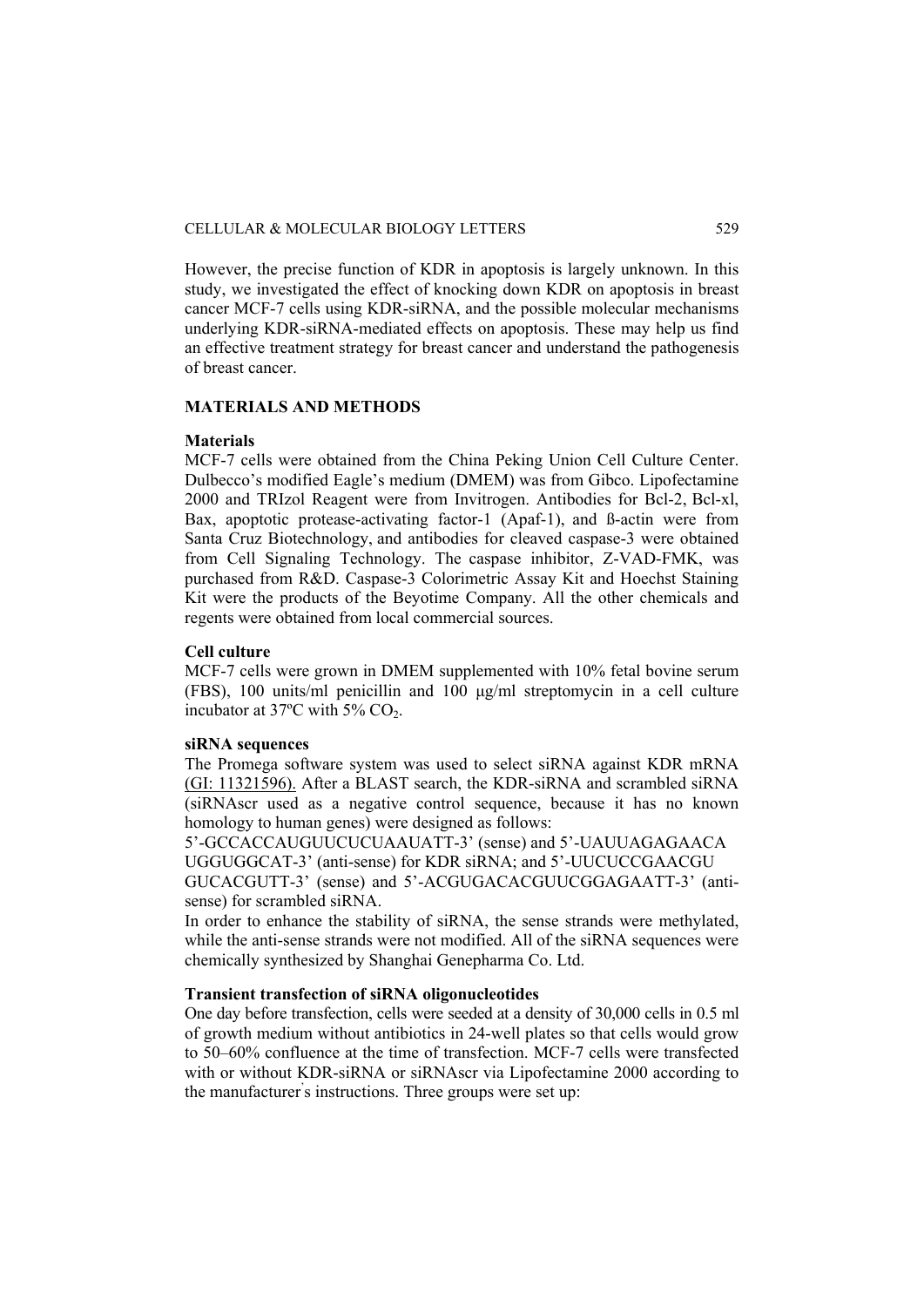- (a) The 100 nmol/l KDR-siRNA group;
- (b) The 100 nmol/l siRNAscr group (serving as a negative control); and
- (c) The untransfected control (UT, serving as a blank control).

### **Flow cytometry**

For the determination of the effects of siRNA on KDR expression, flow cytometry was performed. In brief, cells were collected 48 h after transfection, pelleted, and resuspended in PBS with 1% bovine serum albumin (BSA). After permeabilization with 1% saponin for 15 min, the cells were incubated with KDR rabbit polyclonal antibodies (sc504, 1:200, Santa Cruz) diluted in PBS with 1% BSA or the control antibodies, rabbit IgG (sc2012, 1:200, Santa Cruz), for 2 h. Next, cells were washed with PBS and the cells were incubated with FITC-labeled secondary antibodies for 1 h. Finally, the fluorescence in each sample (at least  $1 \times 10^6$  cells) was measured using flow cytometry (Becton Dickinson).

### **Total RNA extraction and semi-quantitative PCR**

Total RNA was extracted from cultured MCF-7 cells using Trizol reagent (Invitrogen, USA) according to the manufacturer's instructions, and RT-PCR was performed using a reverse transcription system and Taq DNA Polymerase (Promega). The cDNA obtained for KDR was amplified using PCR, as was the cDNA for GAPDH, a housekeeping gene that served as a control. The sequences used for primers were as follows:

5'-CTGGCATGGTCTTCTGTGAAGCA-3' (sense) and 5'-AATACCAGTG GATGTGATGCGG-3' (antisense) for KDR (795 bp); and 5'-CGTGGAAGG ACTCATGACCA-3' (sense) and 5'-TCCAGGGGTCTTACTCCTTG-3' (antisense) for GAPDH (509 bp).

For RT-PCR, the program consisted of an initial denaturation at 95ºC for 2 min, followed by amplification for 35 cycles (95ºC for 1 min to denature, 64ºC for 1 min to anneal, and 72ºC for 2 min to extend) with a final extension step at 72ºC for 10 min. Products were then separated by means of electrophoresis on a 1% agarose gel and the bands were visualized using UV light.

# **Cell proliferation assay**

Cell proliferation was determined using the 3-[4,5-dimethylthiazol-2-yl]-2,5 diphenyltetrazolium bromide (MTT) assay. Briefly, MCF-7 cells (6,000 cells per well) were plated in 96-well culture plates and treated with siRNA-KDR at different concentrations ranging from 50 to 200 nmol/l in fresh medium for 48 h. Next, the medium was aspirated and MTT (50 μl 5 mg/ml in PBS) was added to each well. Incubation was continued for additional 4 h at 37ºC. Thereafter, 150 μl DMSO was added to each well to dissolve the purple formazan precipitates. The absorbance was measured at 492 nm with a microplate reader. The cell proliferation after siRNA treatment was expressed as the percentage of UT control cells.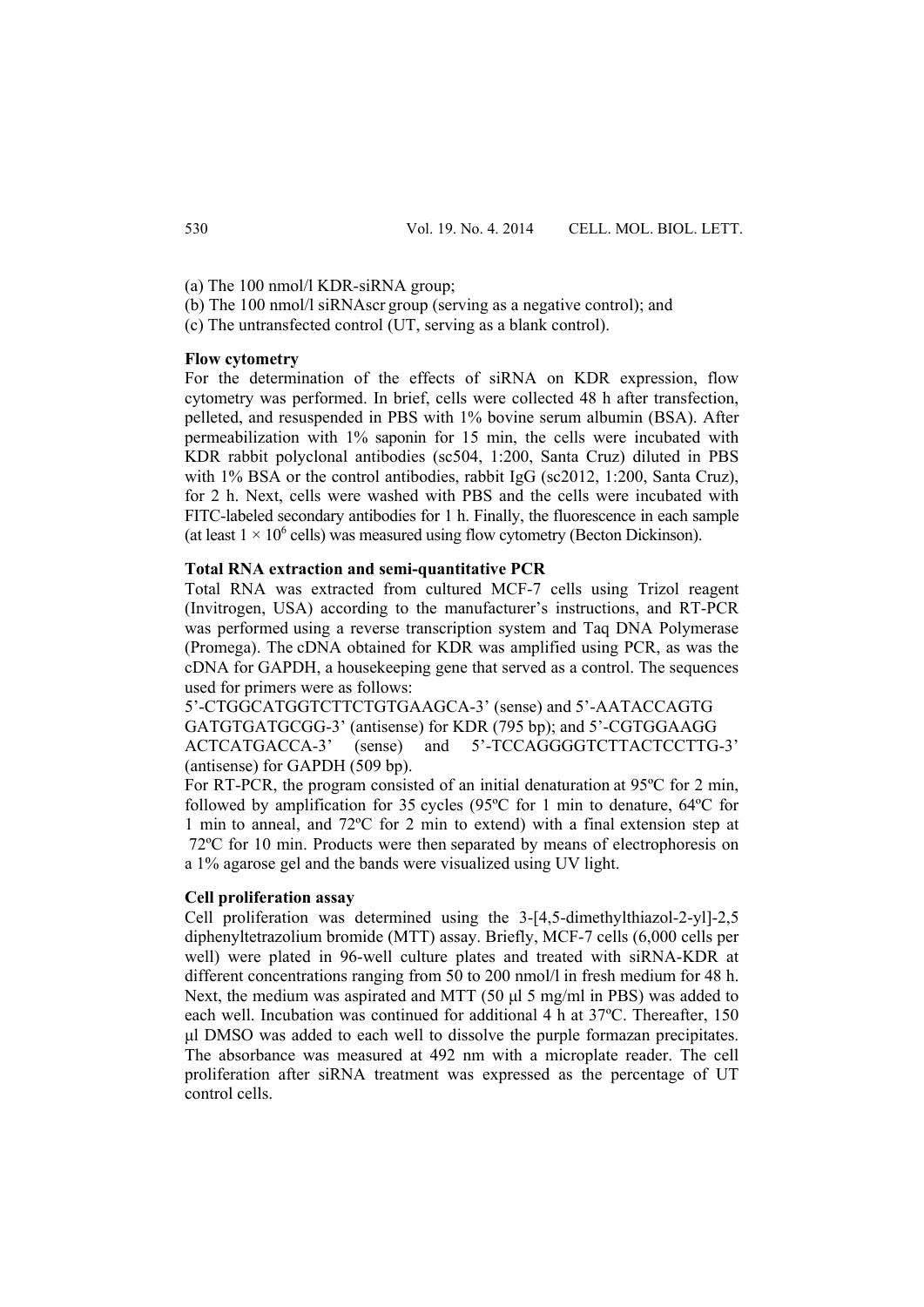#### CELLULAR & MOLECULAR BIOLOGY LETTERS 531

#### **Detection of apoptotic cells by Hoechst 33258 staining**

Cells were plated on cover slips placed in 24-well plates, and treated with or without 100 nmol/l KDR-siRNA or siRNAscr for 48 h. After gentle washing with cold PBS, the cells were fixed using 4% polyformaldehyde for 1 h, washed again in PBS, and stained with 0.5 ml Hoechst 33258 (10 ug/ml) for 10 min at 37ºC in the dark. Morphological changes in the cells were examined under a fluorescence microscope. The percentage of apoptotic cells was determined with at least 200 cells per treatment group. Apoptotic cells were defined on the basis of morphological alterations, including cell shrinkage, chromatin condensation and fragmentation, nuclear membrane blebbing, and the form of the apoptotic body.

### **Measurement of mitochondrial membrane potential**

This assay was performed according to the instructions in the Cytochrome c Releasing Apoptosis Assay Kit (Biovision). Briefly, after treatment, MCF-7 cells were pelleted by centrifugation. Cell pellets were resuspended with 1 ml cytosol extraction buffer mix containing DTT and protease inhibitor, and incubated for 10 min on ice. Cells were then homogenized with a Dounce grinder. After homogenization, unbroken cells and large debris were removed by centrifugation at 800  $\times$  g for 10 min at 4°C. The supernatants containing mitochodria were further centrifuged. The resulting supernatants were saved as cytosolic extracts at –70ºC. The pellets were resuspended with 100 μl extraction buffer mix containing DTT and protease inhibitor, and saved as mitochondrial fractions. Then we loaded 30 µg cytosolic and mitochondrial fractions isolated from MCF-7 cells on 12% standard sodium dodecyl sulfate–polyacrylamide gel electrophoresis (SDS-PAGE). Western blot was done with cytochrome c antibody (1:2000 dilution; Biovision). The same blot was reprobed for  $\alpha$ -tubulin. The mitochondrial damage was also evaluated using JC-1 dye. After treatment with or without 100 nmol/l KDR-siRNA or 100 nmol/l siRNAscr for 48 h, as described above, all of the MCF-7 cells were incubated with the dual emission dye JC-1 for 30 min at 37ºC. The numbers of cells exhibiting green and red fluorescence were quantified using a flow cytometer (Becton Dickinson), and the data were analyzed with the ModFit software.

# **Western blot analysis**

To analyze the protein levels of Bcl-2, Bcl-xl, Bax, caspase-3 and Apaf-1, MCF-7 cells were plated in 6-well plates at a density of  $1.2 \times 10^5$  cells/well and treated with 100 nmol/l KDR-siRNA or 100 nmol/l siRNAscr, as described above. 48 h after transfection, whole cell lysates were prepared from cultured cells with lysis buffer containing protease inhibitors. The western blot was carried out following the standard protocol. Briefly, 50 µg protein samples were resolved by 12% standard SDS-PAGE and transferred to nitrocellulose membranes. After overnight blocking with 4% non-fat milk at 4ºC, the membranes were incubated with primary antibody for 1 h at room temperature. The membranes were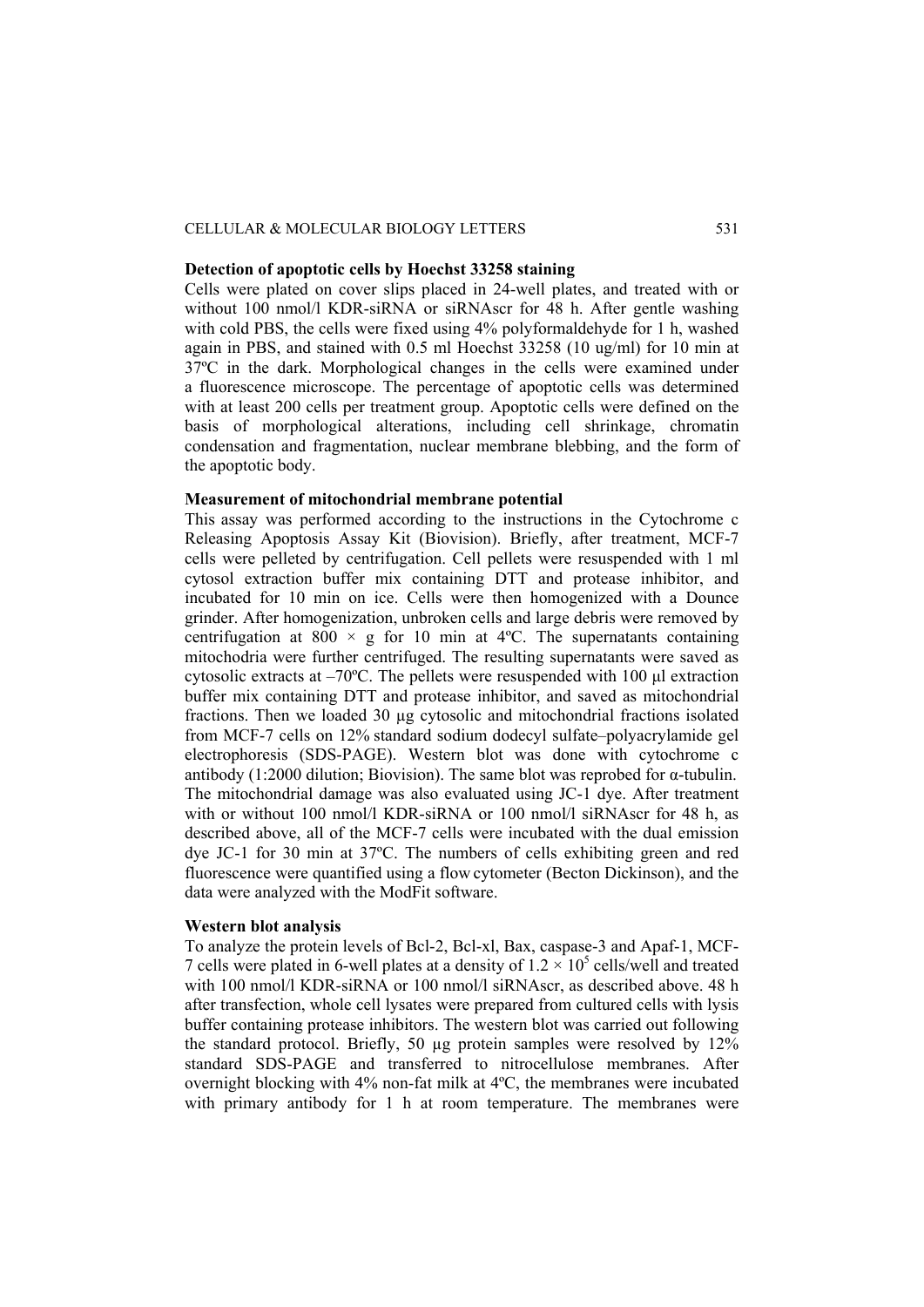incubated with rabbit polycolonal anti-Bcl-2, anti-Bax, anti- Bcl-xl, anti-Apaf-1 antibody (1:300 Santa Cruz), and rabbit anti-human cleaved caspase-3 monoclone antibody (1:1000 Cell Signaling Technology), for 1 h at room temperature. Then the membranes were washed with PBST three times and incubated with goat anti-rabbit IgG conjugated with horseradish peroxidase for 1 h at room temperature. The expression levels of these proteins were normalized with that of β-actin. The band intensities of these proteins were quantified with a Gel EDAS analysis system (Cold Spring USA Corporation).

#### **Caspase-3 activity assay**

The caspase-3 activity was measured using a caspase-3 colorimetric assay kit. Cells were pelleted and resuspended in cell lysis buffer. After incubation on ice for 10 min, the lysed cells were centrifuged. The supernatant was incubated with the caspase substrate, AC-DEVD-pNA. The absorbance of the reaction product p-nitroaniline (pNA) was quantified using a spectrophotometer at 405 nm. By comparing the absorbance of pNA for the KDR-siRNA group to that for the UT group, the relative change in caspase-3 activity could be determined.

#### **Quantification of apoptotic cells**

MCF-7 cells were treated with the general caspase inhibitor, Z-VAD-FMK (20 µmol/l), for 2 h, followed by transfection with siRNAs for 48 h. The transfected cells were harvested to analyze the apoptotic cells using Annexin V-Fluos staining kit (Roche Applied Science) and a flow cytometer (Becton Dickinson).

#### **Statistical analysis**

All of the data are expressed as means  $\pm$  SD. Student's t-test was used to assess the statistical significance. A value of  $P < 0.05$  was considered statistically significant. Treatments of cells were performed in triplicate wells and the experiments were repeated three times.

## **RESULTS**

# **KDR-siRNA inhibits KDR expression in MCF-7 human breast cancer cells**

Cells were transfected with siRNA and harvested after 48 h, and KDR protein was examined by flow cytometry. Flow cytometry data presented lower protein expressions of KDR in MCF-7 cells treated with siRNA compared to MCF-7 cells treated with siRNAscr (Fig. 1A). There was no difference in KDR protein expression between siRNAscr-treated cells and the untreated (blank control) cells. To confirm flow cytometry results and better characterize the knockdown of KDR at the mRNA level, semi-quantitative RT-PCR was performed. The KDR-siRNA in MCF-7 cells induced a marked decrease in KDR mRNA level compared with the blank control group (Fig. 1B). GRPDH mRNA expression showed no difference between the groups. siRNAscr showed no function for the RNAi method. This revealed successful transfection of KDR-siRNA into MCF-7 cells and specific reduction of KDR expression at the protein and mRNA levels.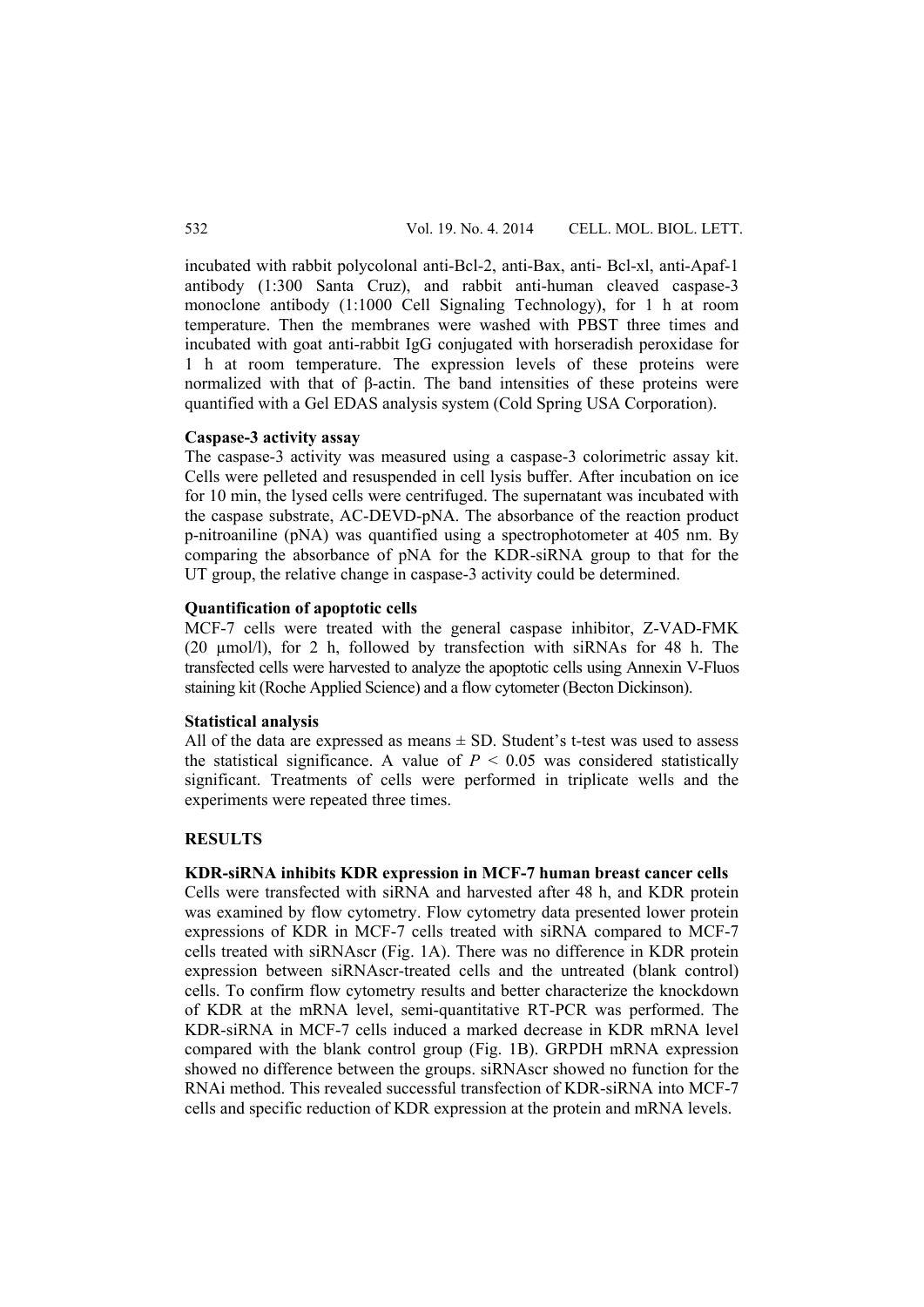

Fig. 1. The effects of KDR-siRNA on KDR expression in MCF-7 breast cancer cells. A – KDR-siRNA treatment decreased the protein expression levels of KDR in MCF-7 cells analyzed by flow cytometry. B – KDR-siRNA treatment decreased the KDR mRNA levels in MCF-7 cells analyzed by RT-PCR. The results are representative of three independent experiments.



Fig. 2. The effects of KDR-siRNA on the proliferation of MCF-7 cells. Cells were treated with the indicated concentrations of KDR-siRNA, and the inhibitory effect on cellular proliferation was determined using the MTT assay as described in the Materials and Methods section. The results were expressed as percentages of cell numbers relative to that for untreated cells (UT). The data are the means  $\pm$  SD (n = 5).  $*P < 0.05$  (vs. UT group); \*\* $P < 0.01$  (vs. UT group).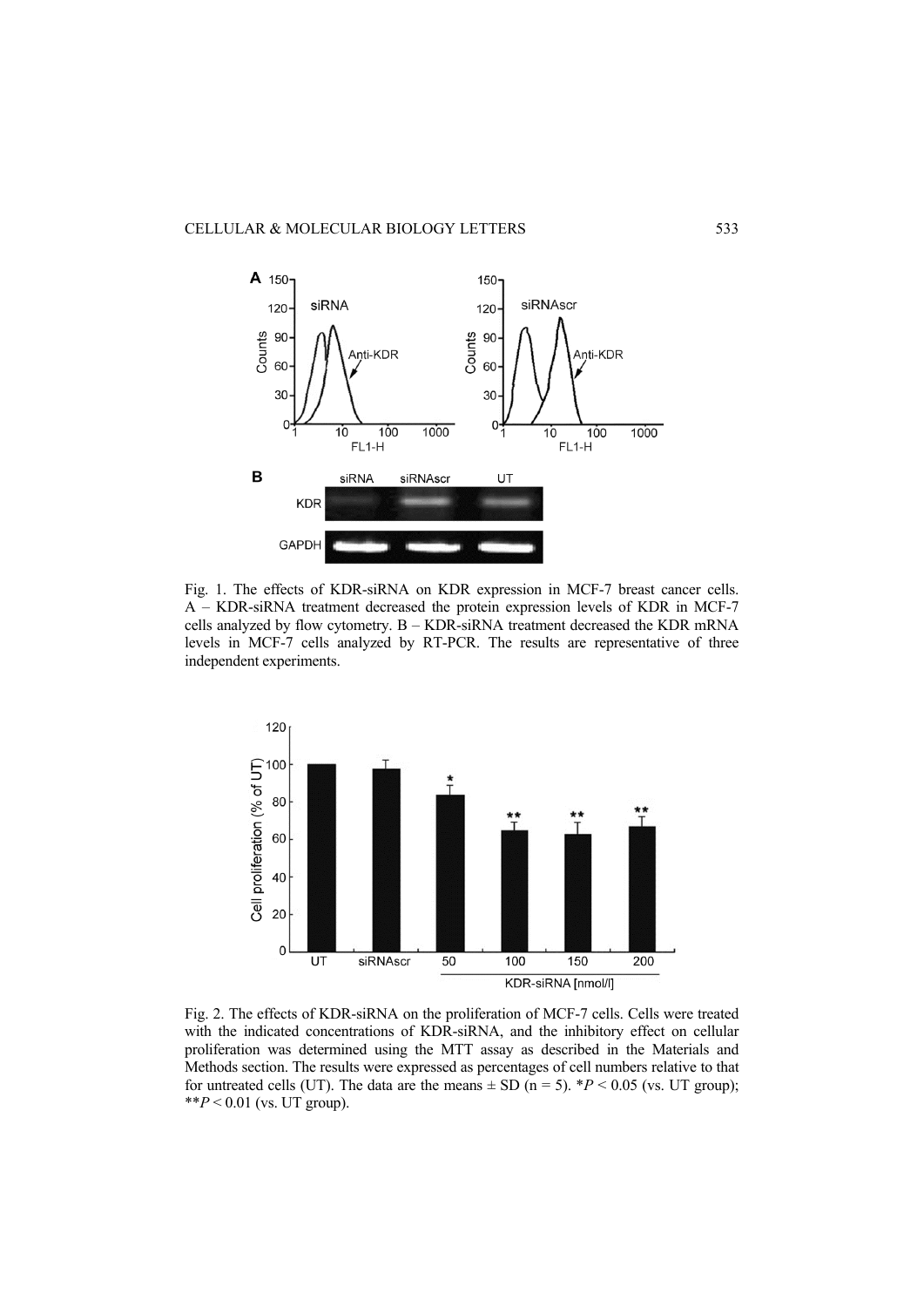### **KDR-siRNA decreased the cell proliferation of MCF-7 cells**

A preliminary screening was conducted to measure the effect of KDR-siRNA at concentrations of 50, 100, 150 and 200 nmol/l on cellular proliferation. As shown in Fig. 2, the proliferation of MCF-7 cells treated with 100 nmol/l KDR-siRNA was significantly reduced (by 36%) compared with the proliferation for the UT group ( $P < 0.01$ ). Higher concentrations of KDR-siRNA (> 100 nmol/l) did not result in further reduction of cell proliferation. However, the control siRNAscr had no effects on MCF-7 cell proliferation compared to the UT control group ( $P > 0.05$ ). Thus, 100 nmol/l KDR-siRNA was selected to examine its effects on apoptosis, anti-apoptotic and pro-apoptotic proteins, mitochondrial membrane permeability, the release of cytochrome c, Apaf-1 expression, and caspase-3 expression.

# **KDR-siRNA-induced cell apoptosis**

To determine whether KDR-siRNA transfection could induce apoptosis in MCF-7 cells, Hoechst 33258 staining was used to detect the apoptotic cells. As shown in Fig. 3, the percentage of apoptotic cells in the KDR-siRNA treatment group was 29.4%, whereas it was 4.0% in the UT group and 4.5% in the siRNAscr-treated group.



siRNAscr treated cells



siRNA treated cells

Fig. 3. The effects of KDR-siRNA on the morphological changes of MCF-7 cells. The cells were stained with Hoechst 33258 and visualized under a fluorescence microscope. The apoptotic bodies and nucleic fragments (indicated with arrows) were stained deep blue, and the normal cells were stained light blue. The nuclei of the cells appeared normal, round and large with regular contours in the siRNAscr groups. Cells with smaller nuclei and condensed chromatin were rare. By contrast, the nuclei of the cells exposed to KDR-siRNA appeared hyper-condensed.

# **KDR-siRNA downregulated Bcl-2 and Bcl-xl expression, but upregulated Bax expression**

Bcl-2 and Bcl-xl are anti-apoptotic proteins. Bax is a pro-apoptotic protein. Treatment of MCF-7 cells with KDR-siRNA reduced the expression levels of Bcl-2 and Bcl-xl by  $> 40\%$  compared with those of the UT group. At the same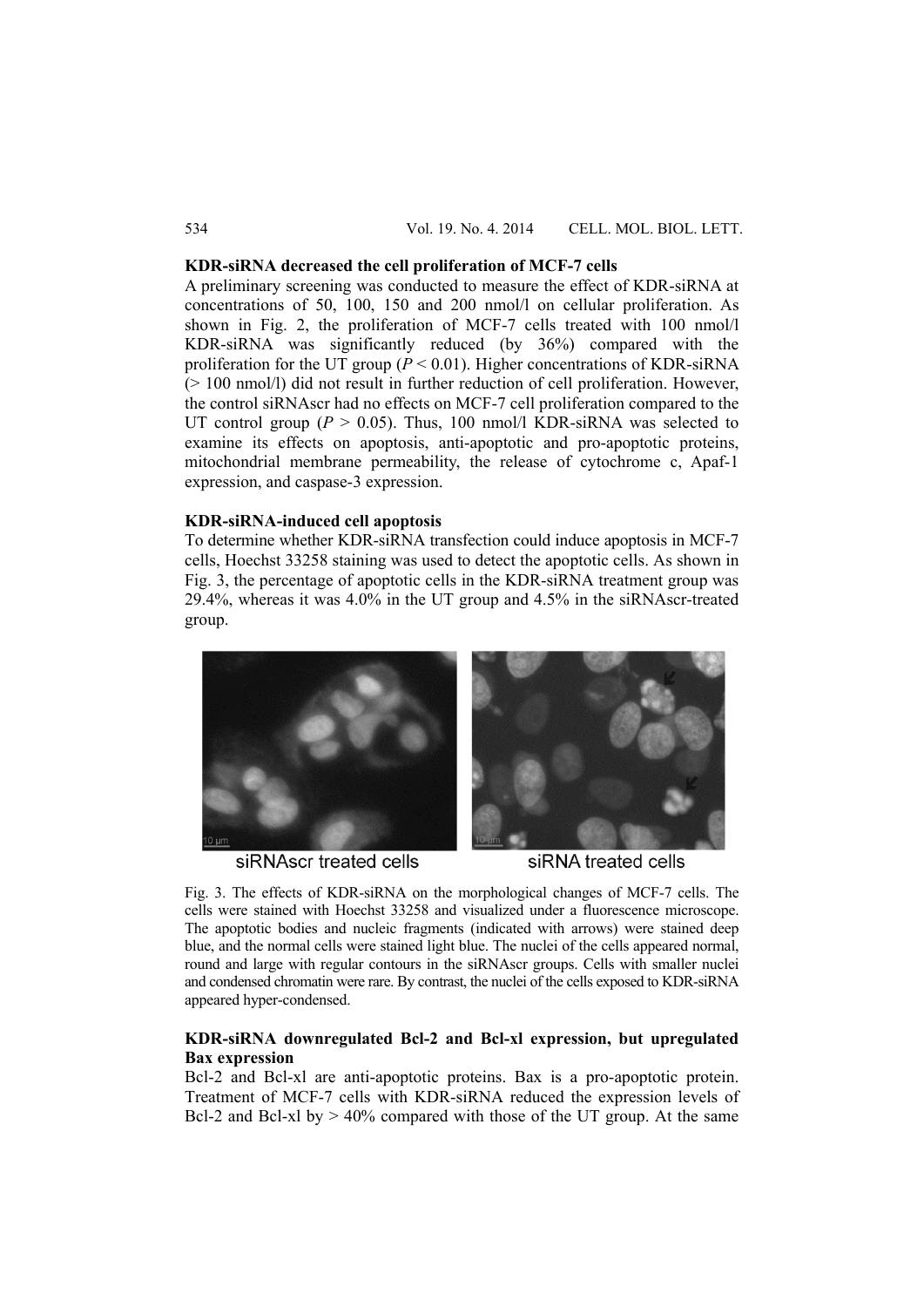time, the level of proapoptotic Bax protein increased 2.1-fold (Fig. 4), resulting in a significantly decreased Bcl-2/Bax ratio  $(P < 0.01)$ . Because the Bcl-2/Bax ratio is a determining factor for apoptosis, the decreased Bcl-2/Bax ratio indicates that KDR-siRNA treatment induces apoptosis in MCF-7 cells.



Fig. 4. The effects of KDR-siRNA on the levels of the Bcl-2 family proteins in MCF-7 cells. A – KDR-siRNA treatment decreased the protein expression levels of Bcl-2 and Bcl-xl, and increased the protein expression level of Bax in MCF-7 cells as analyzed via western blot. B – Quantification of the results from panel A. Shown here are the ratios of Bcl-2/Bax as determined by the relative intensities of protein bands. Each bar represents the mean  $\pm$  SD of three experiments. \*\* $P$  < 0.01 (vs. UT group).

# **KDR-siRNA increased the release of cytochrome c from the mitochondria and the mitochondrial membrane permeability**

KDR-siRNA treatment significantly increased the level of cytochrome c in the cytoplasm (Fig. 5A), and there was a significant corresponding decline in the level of mitochondrial cytochrome c. However, siRNAscr had no effect on the release of cytochrome c. Mitochondrial membrane permeability was assessed via JC-1 staining. KDR-siRNA treatment caused a decrease in the number of cells with intact mitochondria (red color), and an increase in the number of cells with depolarized mitochondrial membranes (green color; Fig. 5B).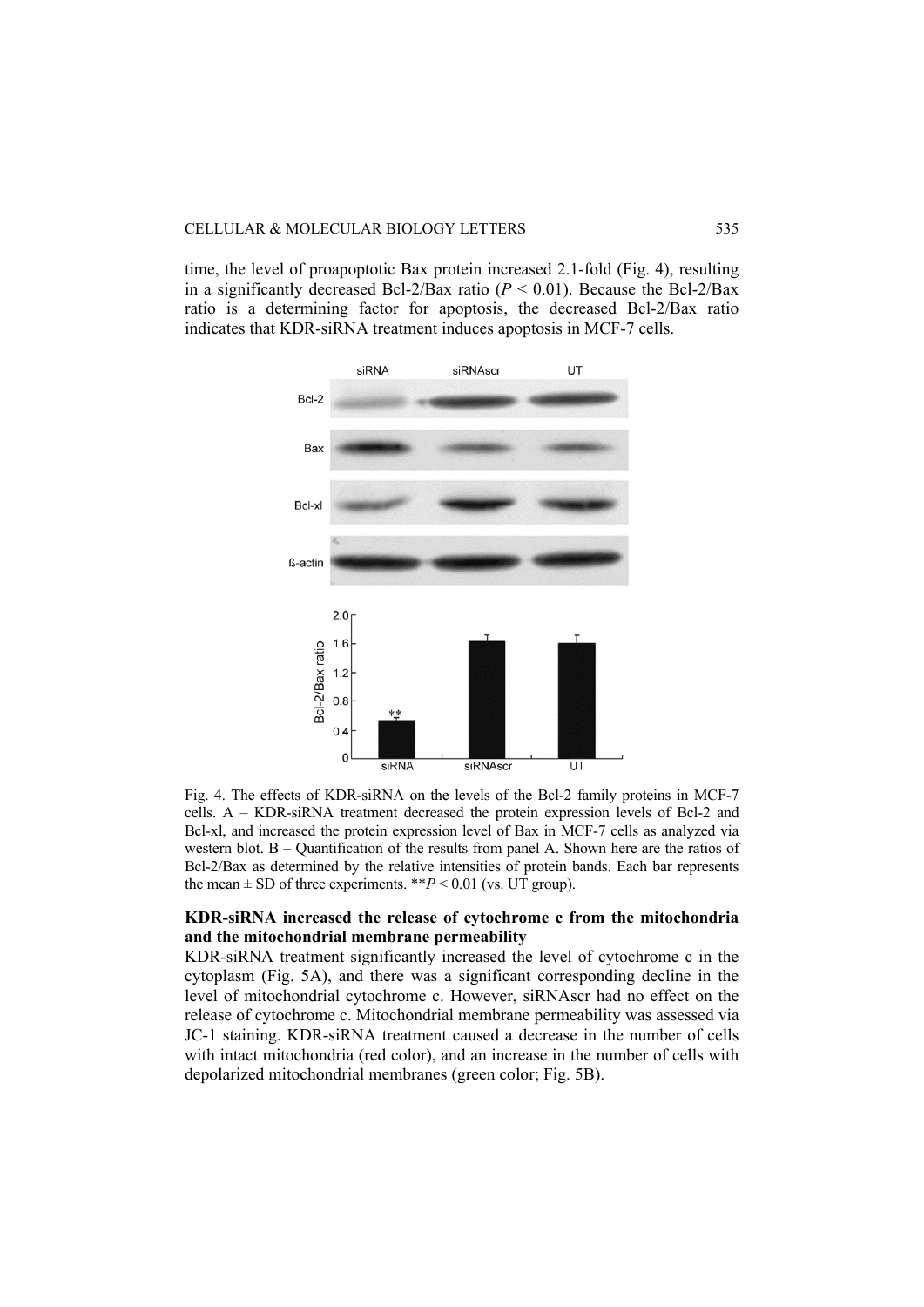

Fig. 5. The effects of KDR-siRNA on cytochrome c release from the mitochondria and mitochondrial membrane potential. A – Cells were treated with KDR-siRNA for 48 h and subjected to subcellular fractionation. The cytochrome c levels were analyzed via western blot, and normalized to  $\alpha$ -tubulin. B – Cells were loaded with JC-1 and analyzed using flow cytometry. The cells with normal polarized mitochondrial membranes were stained red and those with depolarized mitochondrial membranes were stained green. The data are expressed as percentages of the total cell number. Each bar represents the mean  $\pm$  SD (n = 3).

# **KDR-siRNA induced Apaf-1 expression and caspase-3 cleavage in MCF-7 cells**

Cytosolic cytochrome c can interact with Apaf-1 and activate caspases. Activation of caspase-3 (by cleaving it to 17- and 19-kDa fragments) leads to apoptosis. For these reasons, we investigated whether the induction of apoptosis by KDR-siRNA treatment is associated with the induction of Apaf-1 and the activation of caspases.

We found that KDR-siRNA increased the levels of Apaf-1 and cleaved caspase-3 (Fig. 6A). We also measured caspase-3 activity using a chromogenic caspase-3 assay kit. Fig. 6B showed that KDR-siRNA treatment increased the caspase-3 activity as compared with that of the siRNAscr and UT groups. These results indicate that KDR-siRNA efficiently induces apoptosis in MCF-7 cells by inducing the expression of Apaf-1 and activation of caspase-3 cleavage.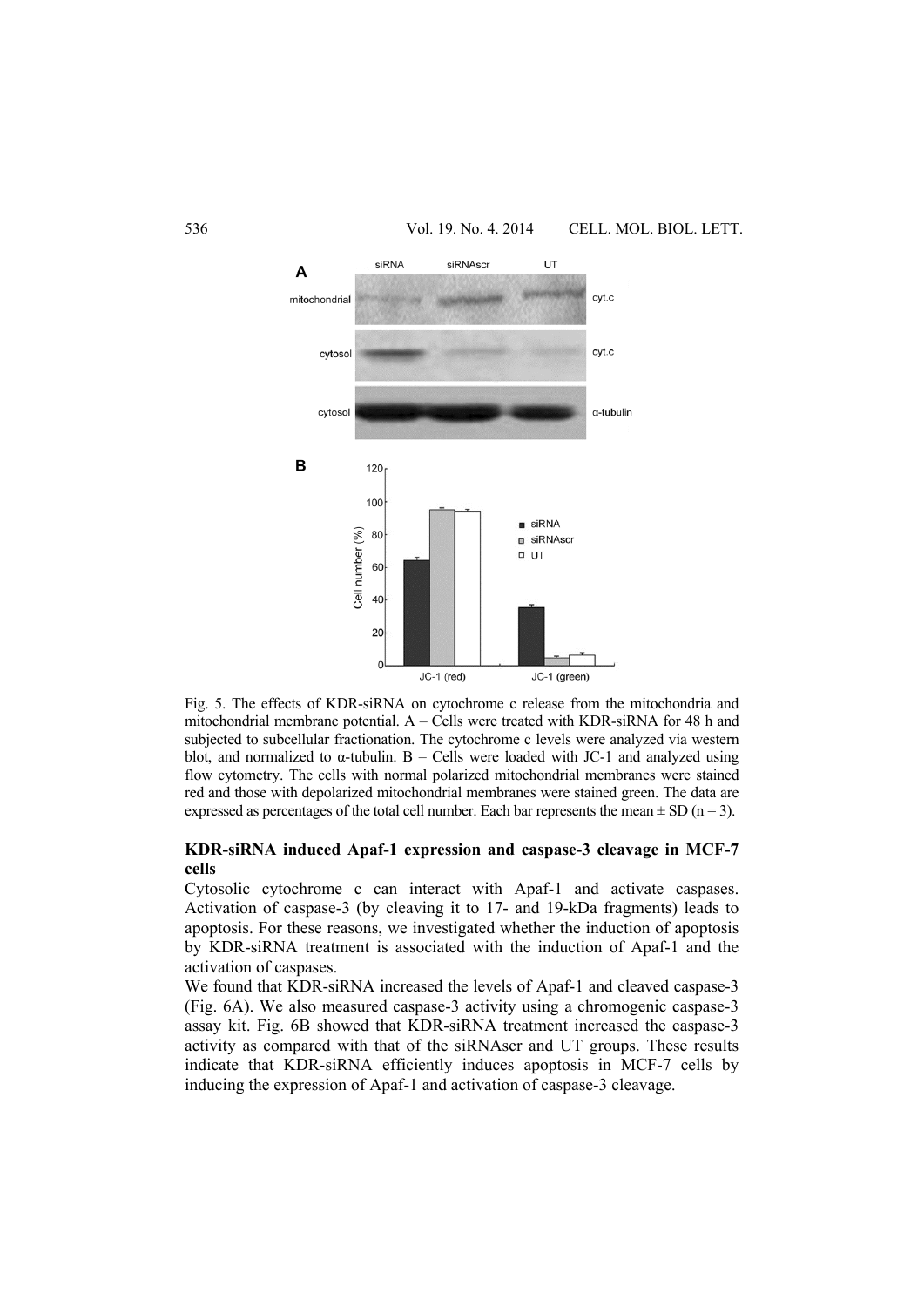

Fig. 6. The effects of KDR-siRNA on the Apaf-1 and caspase-3 levels in MCF-7 Cells. A – KDR-siRNA increased the expression levels of apoptotic protease-activating factor-1 (Apaf-1) and cleaved caspase-3 in MCF-7 cells, as analyzed via western blot. The caspase-3 antibody recognizes the cleaved products of caspase-3. B – KDR-siRNA treatment increased the caspase-3 activity, which was measured with a caspase-3 colorimetric assay kit. The results were expressed as percentages of caspase-3 activity relative to the UT control. The bars represent means  $\pm$  SD (n = 5). \*\**P* < 0.01 (vs. UT control).

# **Inhibition of caspases prevented KDR-siRNA-induced apoptosis in MCF-7 cells**

Because KDR-siRNA activates caspase-3, which might be involved in KDR-siRNA-induced apoptosis, it is of interest to examine whether the suppression of caspases could block KDR-siRNA-induced apoptosis in MCF-7 cells. KDR-siRNA induced significant levels of apoptosis in MCF-7 cells (Fig. 7), reaching 27.6% after 48 h transfection, while the apoptosis rates of untransfected control cells (UT) and siRNAscr-transfected MCF-7 cells were 5.9% and 6.5%. Pretreatment of MCF-7 cells with a caspase inhibitor (Z-VAD-FMK) decreased KDR-siRNA-induced apoptosis to 13.8%. This observation indicates that KDR-siRNA-induced apoptosis requires the activation of caspases, including caspase-3.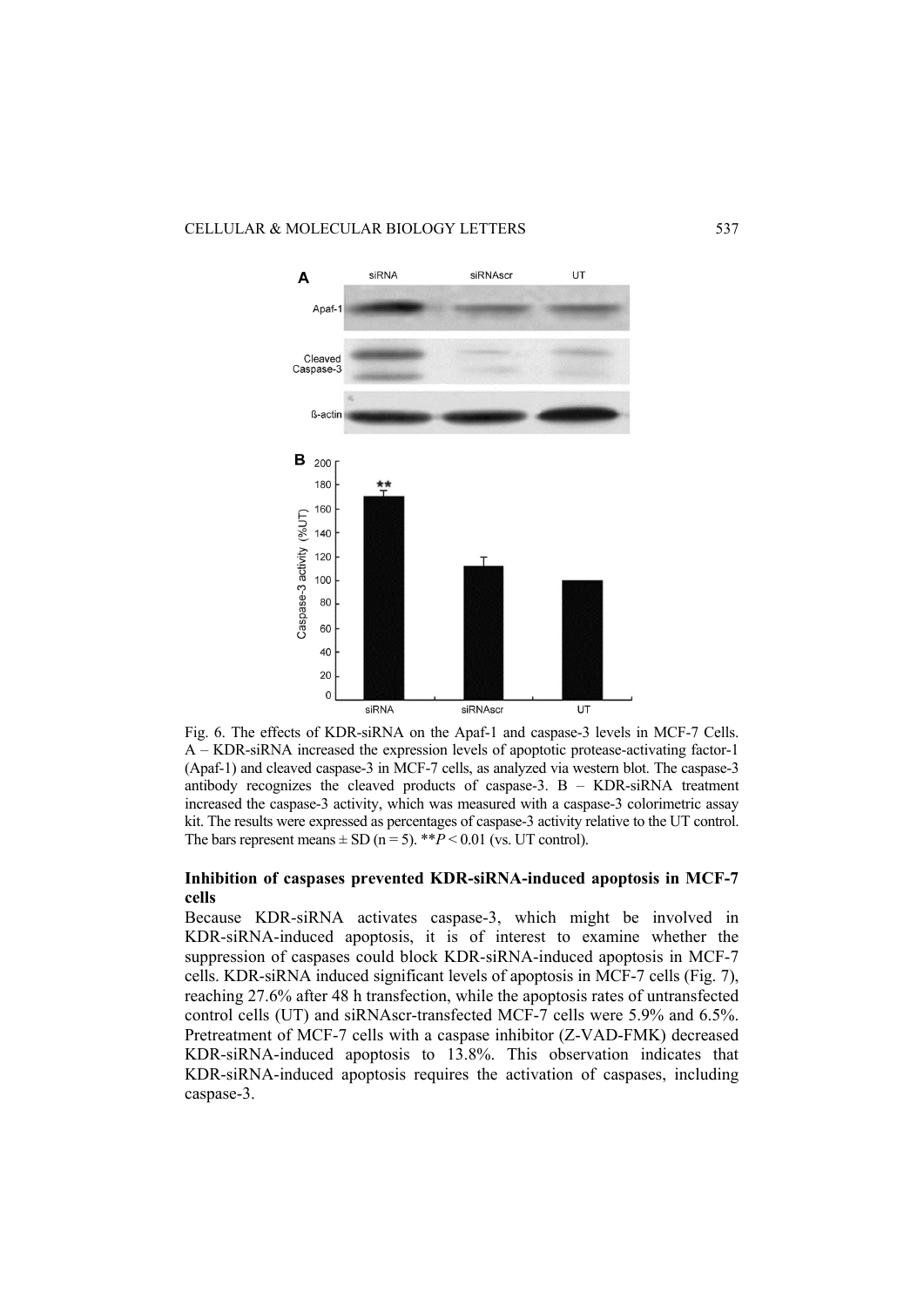

Fig. 7. The effects of a caspase inhibitor on KDR-siRNA-induced apoptosis in MCF-7 cells. Pretreatment of MCF-7 cells with Z-VAD-FMK significantly inhibited KDR-siRNAinduced apoptosis  $(P < 0.05)$ .

## **DISCUSSION**

In accordance with our previous results showing that KDR-siRNA markedly decreased KDR gene expression and suppressed tumor growth in the xenograft model [13], using the siRNA-targeting KDR gene, we were able to silence the expression of KDR at the protein and mRNA levels. However, the molecular mechanisms underlying the anti-cancer effects of KDR-siRNA are not clearly understood.

The loss of balance between the apoptosis and anti-apoptosis signal pathways plays a key role in the pathogenesis of a variety of cancers, including breast cancer. The process of apoptosis has distinct morphological characteristics and generally involves energy-dependent biochemical mechanisms that eliminate damaged, aged or otherwise abnormal cells [16]. The lack of response to apoptotic stimuli results in tumor growth and progression as well as resistance to most oncologic therapies [17]. It has been reported that the inhibition of apoptosis induces mitotic progression in cancer cells [18]. The suppression of apoptosis is considered one of the possible mechanisms of tumor progression, and many anti-cancer treatments act through their induction of apoptosis.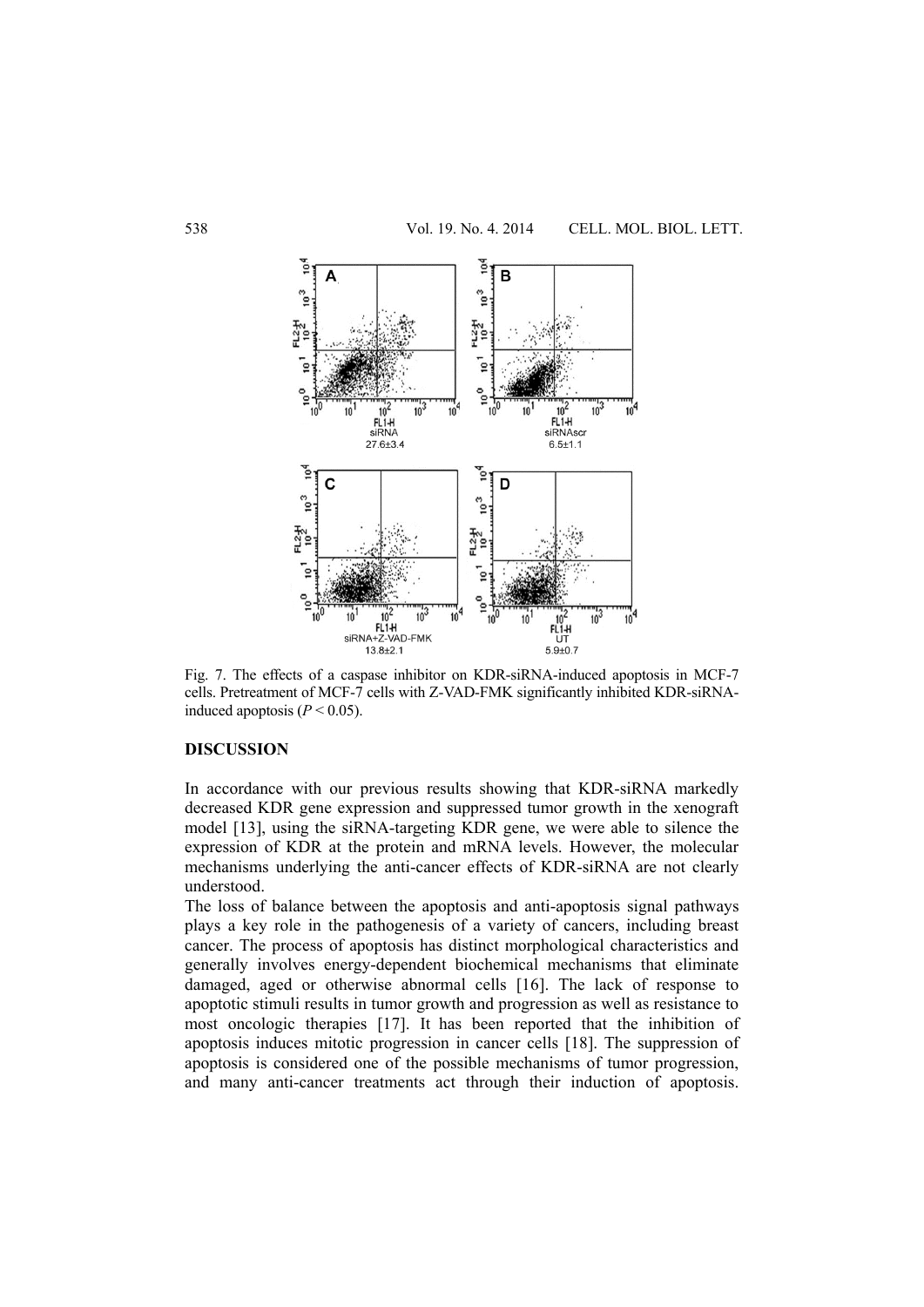Therefore, it is of interest to understand whether the induction of cell apoptosis is involved in the anti-cancer effect of KDR-siRNA.

In this study, we observed that KDR-siRNA at concentrations of 100 nmol/l or higher significantly inhibited the cell proliferation of MCF-7 cells (by 36%) and that KDR-siRNA treatment significantly induced apoptosis in these cells. The apoptotic pathways are tightly controlled by a variety of regulators, including the Bcl-2 family proteins, caspases, and the inhibitor of apoptosis protein (IAP) family [19–21]. In this study, we investigated the molecular mechanism underlying the effect of KDR-siRNA on breast cancer cells. Our results demonstrated that knocking down KDR expression with siRNA reduced breast cancer cell survival, a process in which Bcl-2 family members might be involved. The Bcl-2 family is composed of both anti-apoptotic and pro-apoptotic members that elicit opposing effects on the mitochondria. Here, we showed that KDR-siRNA treatment reduced the Bcl-2 and Bcl-xl levels, but increased the Bax level in MCF-7 cells.

It is known that the ratio of anti-apoptotic protein level to pro-apoptotic protein level, such as the Bcl-2 to Bax ratio, is critical for the induction of apoptosis, and that the ratio of Bcl-2 to Bax in a cell determines its susceptibility to apoptosis [22]. The permeability of the mitochondrial membrane is precisely regulated by the Bcl-2 family proteins [23, 24]. Anti- and pro-apoptotic Bcl-2 family proteins reside either within the cytoplasm or on the outer membrane of the mitochondria. We found that the alteration in the Bcl-2 to Bax ratio caused an increase in mitochondrial membrane permeability and the release of cytochrome c from the mitochondria into the cytosol. Cytosolic cytochrome c can interact with Apaf-1, which leads to the activation of caspase-3 [25].

In this study, we found that KDR-siRNA treatment decreased the Bcl-2 to Bax ratio in MCF-7 cells, increased mitochondrial membrane permeability, induced the release of cytochrome c, increased the expression of Apaf-1, and increased the protein level and activity of cleaved caspase-3. Because caspase-3 is the ultimate executioner caspase essential for the nucleic changes associated with apoptosis [26], it is reasonable to infer that the elevated level of activated caspase-3 is responsible for the increased apoptosis in MCF-7 cells. The role of caspase activation in KDR-siRNA-induced apoptosis was further confirmed by the prevention of KDR-siRNA-induced apoptosis in MCF-7 cells through pretreatment with the caspase inhibitor Z-VAD-FMK.

The results of this study indicate that KDR-siRNA-induced apoptosis in MCF-7 cells primarily involves the Bcl-2 family proteins, cytochrome c, Apaf-1, and caspase-3. However, the precise molecular mechanisms underlying the effects of KDR-siRNA treatment on apoptosis in MCF-7 cells need to be characterized in more detail.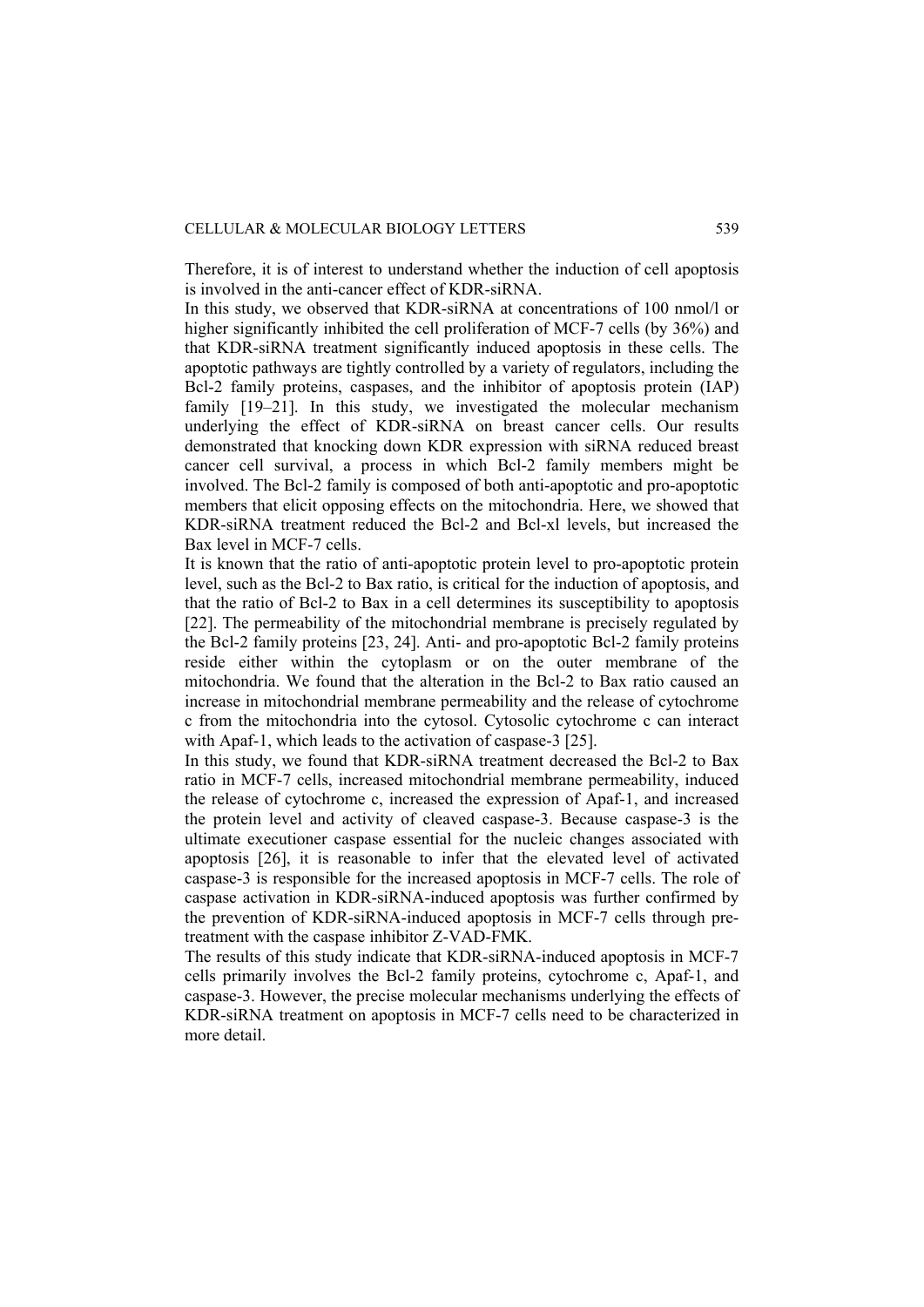### **REFERENCES**

- 1. Jemal, A., Bray, F., Center, M.M., Ferlay, J., Ward, E. and Forman, D. Global cancer statistics. **CA Cancer J. Clin.** 61 (2011) 69–90.
- 2. Linos, E., Spanos, D. , Rosner, B.A., Linos, K., Hesketh, T., Qu, J.D., Gao, Y.T., Zheng, W. and Colditz, G.A. Effects of reproductive and demographic changes on breast cancer incidence in China: a modeling analysis. **J. Natl. Cancer Inst.** 100 (2008) 1352–1360.
- 3. Dai, M., Ren, J.S., Li, N., Li, Q., Yang, L. and Chen, Y.H. Estimation and prediction on cancer related incidence and mortality in China, 2008. **Zhonghua Liu. Xing. Bing. Xue. Za. Zhi.** 33 (2012) 57–61.
- 4. Hyder, S.M. Sex-steroid regulation of vascular endothelial growth factor in breast cancer. **Endocr. Relat. Cancer.** 13 (2006) 667–687.
- 5. Takekoshi, K., Isobe, K., Yashiro, T., Hara, H., Ishii, K., Kawakami, Y., Nakai, T. and Okuda, Y. Expression of vascular endothelial growth factor (VEGF) and its cognate receptors in human pheochromocytomas. **Life Sci.** 74 (2004) 863–871.
- 6. Roskoski, R. Jr. Vascular endothelial growth factor (VEGF) signaling in tumor progression. **Crit. Rev. Oncol. Hematol.** 62 (2007) 179–213.
- 7. Vieira, J.M., Santos, S.C., Espadinha, C., Correia, I., Vag, T., Casalou, C., Cavaco, B.M., Catarino, A.L., Dias, S. and Leite, V. Expression of vascular endothelial growth factor (VEGF) and its receptors in thyroid carcinomas of follicular origin: a potential autocrine loop. **Eur. J. Endocrinol.** 153 (2005) 701–709.
- 8. Guo, S., Colbert, L.S., Fuller, M., Zhang, Y. and Gonzalez-Perez, R.R. Vascular endothelial growth factor receptor-2 in breast cancer. **Biochim. Biophys. Acta** 1806 (2010) 108–121.
- 9. Takahashi, Y., Kitadai, Y., Bucana, C.D., Cleary, K.R. and Ellis, L.M. Expression of vascular endothelial growth factor and its receptor, KDR, correlates with vascularity, metastasis and proliferation of human colon cancer. **Cancer Res.** 55 (1995) 3964–3968.
- 10. Ryden, L., Linderholm, B., Nielsen, N.H., Emdin, S., Jonsson, P.E. and Landberg, G. Tumor specific VEGF-A and VEGFR2/KDR protein are coexpressed in breast cancer. **Breast Cancer Res. Treat.** 82 (2003) 147–154.
- 11. Spratlin, J. Ramucirumab (IMC-1121B): Monoclonal antibody inhibition of vascular endothelial growth factor receptor-2. **Curr. Oncol. Rep.** 13 (2011) 97–102.
- 12. Hammond, S.M., Bexnstein, E., Beach. D. and Hannon, G.J. An RNAdirected nuclease mediates post-transcriptional gene silencing in Dxosophila cells. **Nature** 404 (2000) 293.
- 13. Ge, Y.L., Zhang, J.Y., Zhang, X., Hou, L., Li, Q. and Xue, M.L. Chemically modified siRNA directed against the KDR gene inhibits the proliferation of breast cancer cells. **Mol. Med. Rep.** 2 (2009) 121–127.
- 14. Kim, E.J., Park, S.Y., Lee, J.Y. and Park, J.H. Fucoidan present in brown